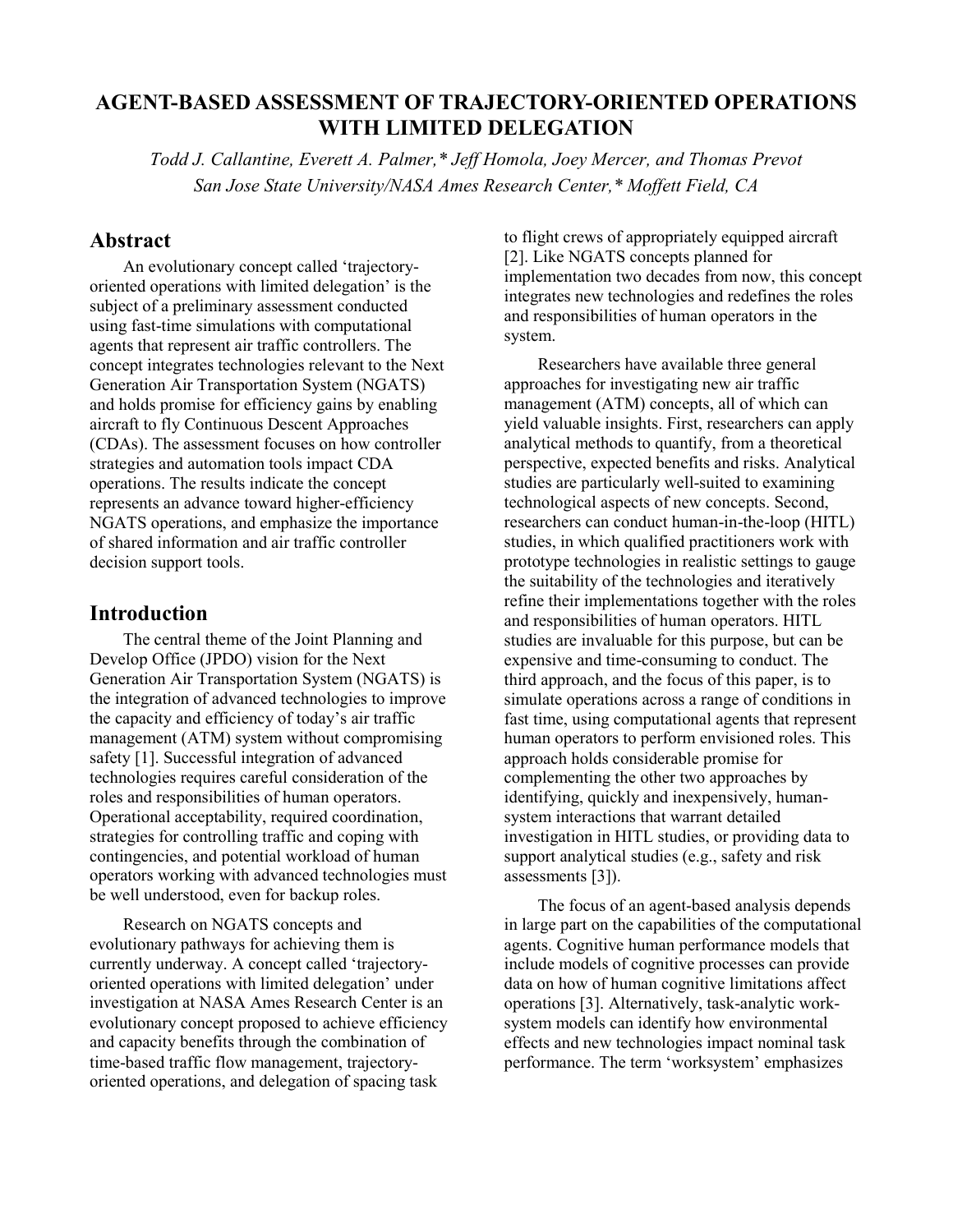the use of representations explicitly tied to the ATM domain; 'task-analytic' refers to using explicit computational models of tasks and the operational contexts in which controllers should nominally perform them. While computational agents based on task-analytic worksystem models cannot flexibly respond to every possible ATC context, they can provide a good sense of what is workable.

This paper applies the latter approach to a near-term instantiation of the concept of trajectoryoriented operations with limited delegation. It presents a study to assess air traffic control (ATC) operations across a range of environmental conditions as a complement to upcoming HITL simulations. The paper first describes the concept, and an instantiation of it developed for HITL simulations in the Airspace Operations Laboratory (AOL) at NASA Ames [4]. It then describes the method used in the current research, including traffic scenarios, experimental conditions, a fasttime simulation with simulated automation tools, and computational agents that represent nominal performance of human operators providing ATC services. After presenting the results of the agentbased concept assessment, the paper concludes by discussing implications of the results for HITL studies.

# Concept Description

The idea behind the trajectory oriented operations with limited delegation concept is to achieve overall capacity and efficiency gains at acceptable levels of safety by integrating three facets of operations:

- Time-based flow management to regulate traffic density
- Trajectory-based operations to create efficient, nominally conflict-free trajectories that conform to traffic management constraints
- Airborne separation assistance to maintain local spacing between aircraft.

Since it was first published [2], enabling arrival aircraft to fly efficient Continuous Descent Approaches (CDAs) to their assigned runways has become a primary goal for the concept. It has also been extended to include an important 'arrival flow

conditioning' role for participating airline operations centers (AOCs). Participating AOCs use schedule information to issue en route speed clearances to sequence and space arriving company aircraft with the goal of enabling them to fly uninterrupted CDAs.<sup>1</sup> Controllers are responsible for adjusting the sequencing and spacing of aircraft from non-participating airlines, and for preventing crossing traffic from interfering with aircraft flying CDAs.

Planned HITL explorations will examine the concept in both near-term and farther-term instantiations. In the near-term condition, controllers have only current-day information. In the farther-term conditions, runway schedules are considered to be shared among controllers and participating AOCs. To support the farther-term concept, the following prototype decision support tools have been developed in the AOL [5]:

- Timelines that display runway schedule information
- Trajectory-based trial-planning tools for graphically creating conflict-free trajectories that meet schedule constraints
- Spacing advisories that indicate lead aircraft assignment, and current and advised spacing [6]
- Integrated data link that enables controllers to uplink Flight Management System (FMS)-loadable trajectory clearances and spacing information to aircraft.

The concept has been instantiated for the airspace shown in Figure 1. Four airspace sectors are considered: a terminal area, two high altitude sectors, and a low altitude sector that lies beneath the high altitude sector nearest the terminal area. For HITL simulations, surrounding airspace is managed by confederate 'ghost' controllers.

High-altitude sector controllers descend aircraft arriving from the west on the CDA routes shown in Figure 2. Test traffic scenarios have been developed that include arrival flows in which aircraft from participating airlines constitute the majority of arrivals. Controllers are responsible for fitting other

 $\overline{a}$ 

<sup>&</sup>lt;sup>1</sup> This role could also be performed by an 'area planner' ATC position.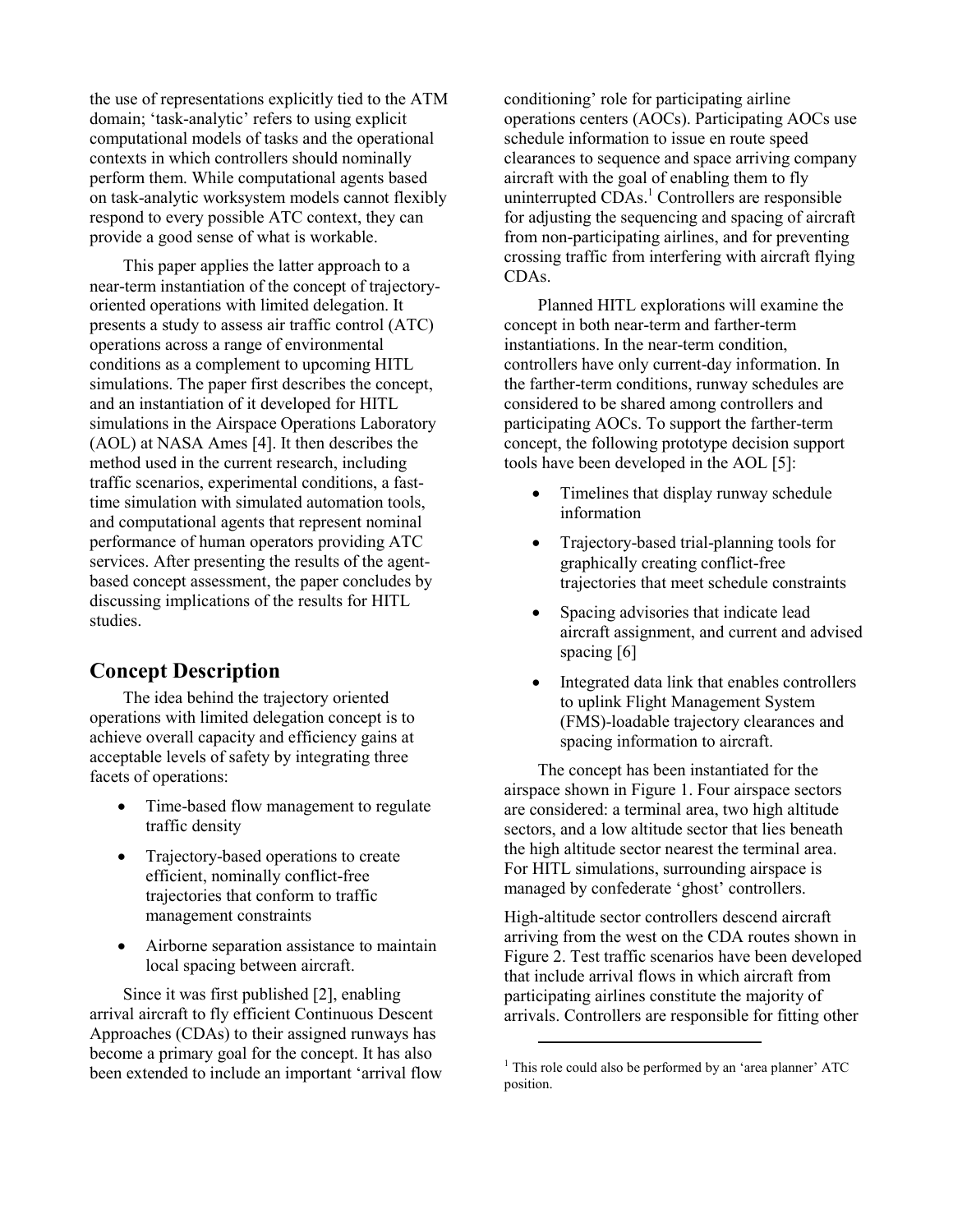

Figure 1. Test Airspace



Figure 2. Charted CDA Arrival Transitions for the Test Airspace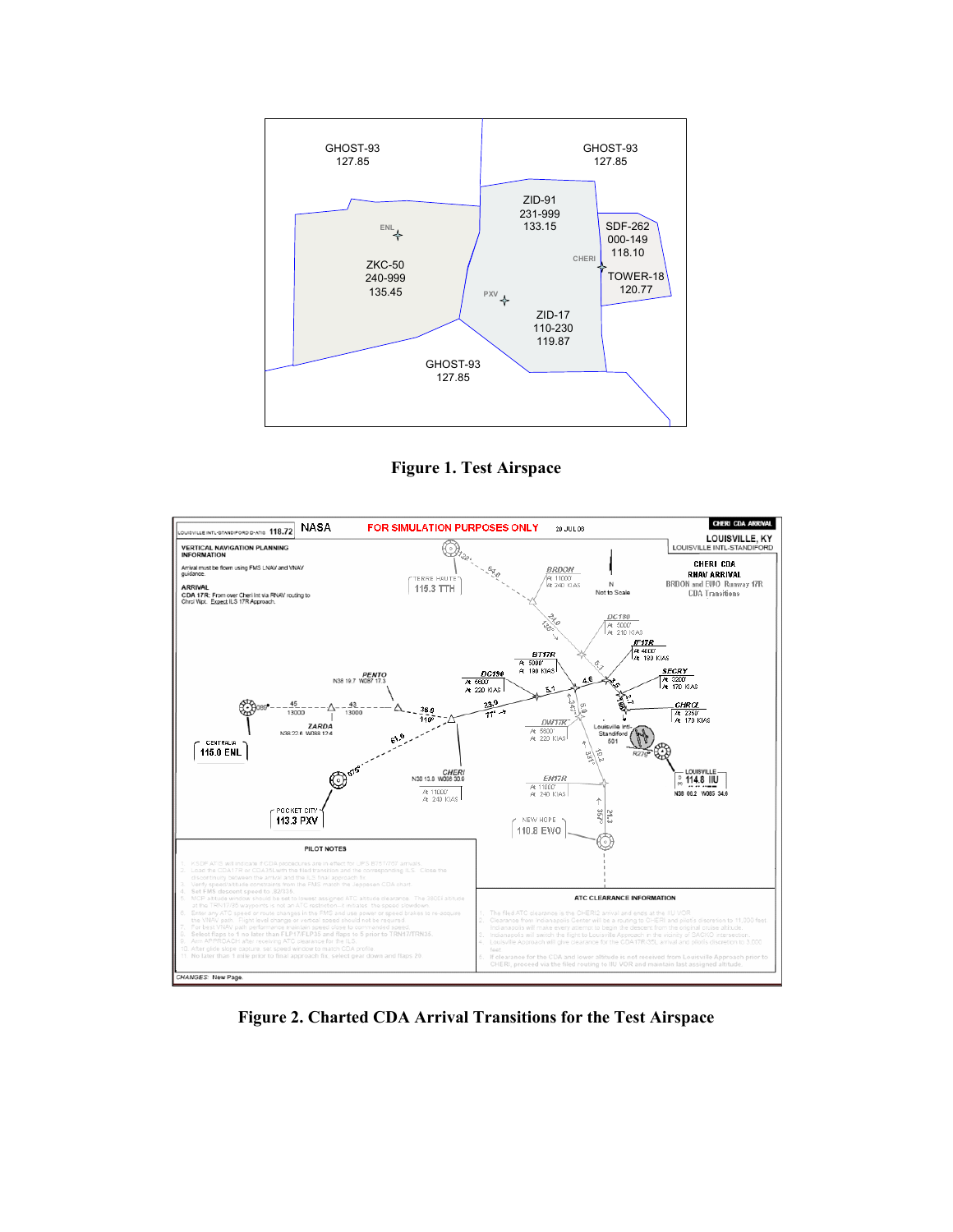arrivals into the arrival streams. Traffic scenarios also include varying levels of crossing traffic, some of which can interfere with CDA execution if not properly controlled.

Air-ground HITL simulations are currently under development to compare operations with three levels of ground-based automation tool support, in conditions with and without company aircraft from participating AOCs equipped for airborne separation assistance. The first level is current-day operations, in which controllers have no access to schedule timelines or other tools and participating AOCs condition arrival flows. The second level adds shared runway schedules and trajectory-based arrival metering tools; the third level adds the capability for controllers to data link trajectories to appropriately equipped aircraft. The HITL simulations seek to provide capacity data in terms of arrival throughput metrics, efficiency data in terms of potential CDA flight time realized, and safety data related to separation violations, including wake vortex spacing violations at the runway threshold—in addition to data to support iterative concept refinement from a human-systems integration perspective. Important data for this purpose include feedback from pilots and controllers about workload and coordination issues, operational acceptability, coping strategies, and the acceptability and use of prototype automation.

Key issues surrounding air traffic controller roles and responsibilities for the proposed concept include crossing traffic interference with CDA arrivals, and how effectively en route controllers can manage arrivals from non-participating airlines in concert with AOC speed adjustments to company aircraft. This following section describes the elements of a preliminary agent-based assessment of these issues.

# Method

The agent-based assessment focuses on the near-term case in which participating AOCs condition arriving aircraft by issuing speed clearances with the aid of a runway schedule and speed advisory tools while air traffic controllers manage other traffic, and a subset of the fartherterm case in which the runway schedule is shared among AOCs and controllers who also have access to a speed advisory tool. In this assessement,

advanced trajectory-based trial planning tools were not considered and all clearances were assumed to be issued by voice. The following subsections describe the fast-time simulation testbed, traffic scenarios, experimental conditions, and agents.

## Fast-time Simulation

The study uses the Trajectory-Centered Simulator (TCSim) [7] to simulate operations in the airspace shown in Figure 1. TCSim enables flexible simulations of trajectory-based operations and includes integrated ATC agents. As yet TCSim does not simulate aircraft equipped for airborne spacing; simulations using agents implemented within the Multi Aircraft Control System (MACS) in the AOL [4] are planned for this purpose.

TCSim also simulates scheduling of arrival aircraft and speed advisory tools. TCSim constructs a schedule by estimating arrival times at a reference fix (here, the runway threshold) and sequencing the aircraft in first-come-first-served order. For runway scheduling, it computes scheduled times of arrival by applying a temporal spacing matrix that specifies inter-arrival times to achieve required wake vortex spacing at the runway threshold. TCSim constructs the schedule such that no aircraft is scheduled before its estimated arrival time. The scheduling process does not account for conflicts arising due to the geometry of merging arrival routes.

TCSim simulates speed advisory automation by predicting arrival times that will result from an aircraft changing its speed to new values within its type-specific speed envelope. Speed values are quantized to the highest precision that is reasonable for speed clearances issued by voice (i.e. 5 knots, .01 Mach). For this research TCSim was configured to produce a speed advisory if it finds a new speed that reduces the offset between the estimated and scheduled arrival times and the new estimated time is not more than five seconds earlier than the scheduled time.

## Traffic Scenarios

TCSim includes facilities for the automatic generation of arrival traffic scenarios, and was used to generate arrival flows with clusters of aircraft arriving on the different routes shown in Figure 2. Some flows were generated to include a small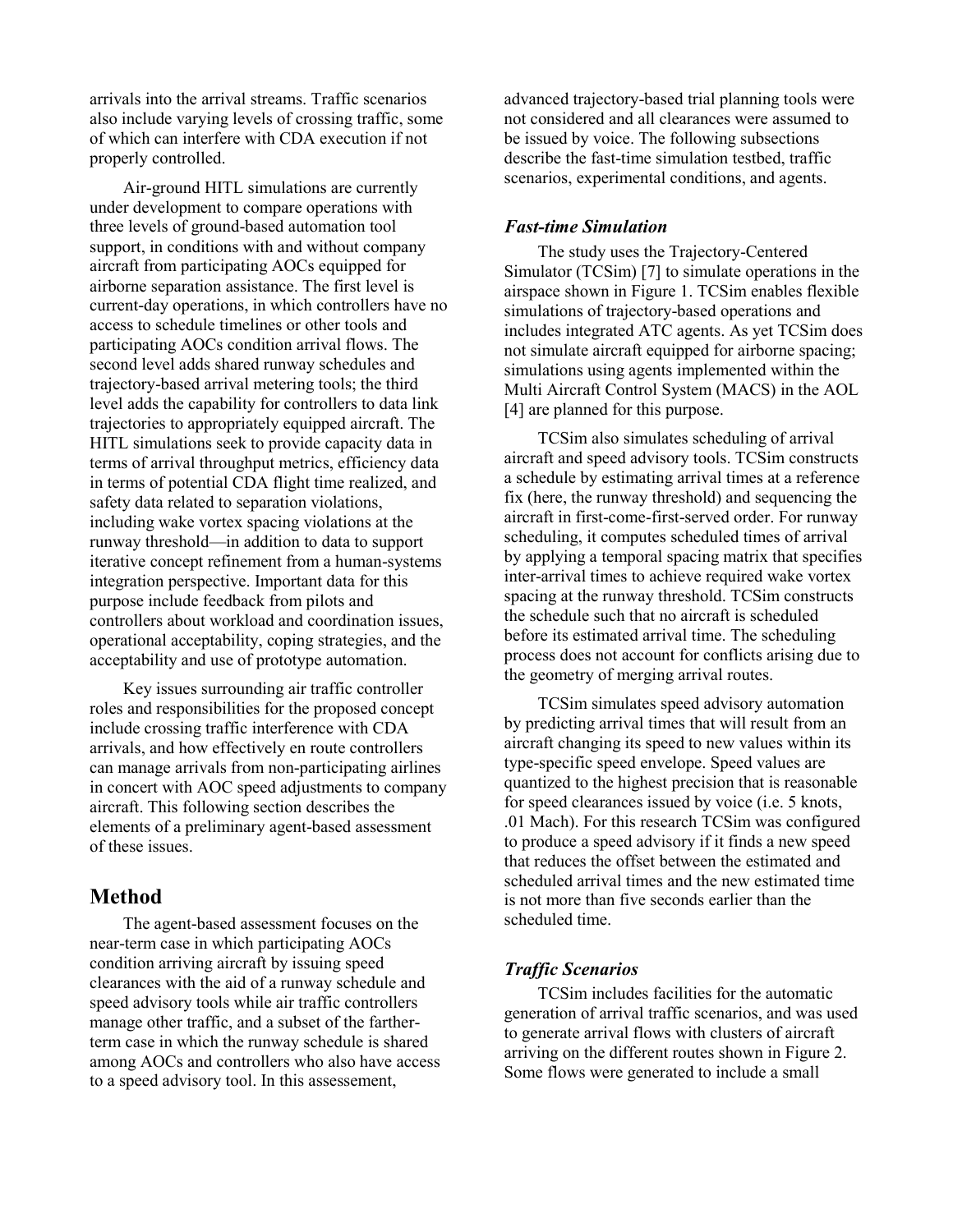scheduling buffer (20 seconds); others have densely packed clusters of aircraft. Crossing traffic for the HITL study was created by merging several live traffic recordings from the study airspace. A large number of scenarios were produced by combining TCSim-generated arrival flows with crossing traffic, and twenty were selected for use. Table 1 lists the total number of aircraft in each scenario, the number of arrivals, the number of arrivals from participating AOCs, and the average slack in the arrival schedule (defined as the average of the intervals between scheduled times minus the required temporal spacing values). Shaded scenarios have minimal slack; scenarios listed below the line are considered to have a high level of arrivals from participating AOCs.

| <b>Table 1. Traffic Scenarios</b> |  |
|-----------------------------------|--|
|-----------------------------------|--|

| Scen.          | # A/C | #     | #                       | Avg.         |
|----------------|-------|-------|-------------------------|--------------|
| Num.           |       | Arrs. | <b>AOC</b>              | <b>Slack</b> |
|                |       |       | Arrs.                   | (secs)       |
| 11             | 161   | 26    | $\mathfrak{Z}$          | 46.85        |
| 17             | 171   | 36    | $\overline{\mathbf{3}}$ | 13.08        |
| 7              | 161   | 26    | $\overline{4}$          | 55.25        |
| 8              | 133   | 26    | 5                       | 55.93        |
| 20             | 171   | 36    | 5                       | 33.62        |
| 12             | 133   | 26    | 6                       | 53.15        |
| 18             | 143   | 36    | $\overline{7}$          | 13.36        |
| 4              | 161   | 26    | 7                       | 62.15        |
| 3              | 133   | 26    | 8                       | 49.6         |
| 19             | 143   | 36    | 9                       | 28.92        |
| 16             | 143   | 36    | 10                      | 12.08        |
| 10             | 133   | 26    | 22                      | 53.42        |
| $\overline{c}$ | 133   | 26    | 22                      | 59.59        |
| 6              | 161   | 26    | 22                      | 58.46        |
| $\mathbf{1}$   | 161   | 26    | 22                      | 59.18        |
| 9              | 161   | 26    | 23                      | 50.04        |
| 5              | 133   | 26    | 24                      | 49.89        |
| 13             | 143   | 36    | 31                      | 12.3         |
| 14             | 171   | 36    | 31                      | 9.11         |
| 15             | 171   | 36    | 32                      | 5.57         |

Shorter scenarios were approximately ninety minutes in length; longer ones lasted approximately 110 minutes. Each took between three and four minutes to simulate in TCSim, depending on the processing overhead associated with agent and advisory tool computations. Figure 3 shows the average traffic counts produced in each of the study

airspace sectors shown in Figure 1 over time. In certain scenarios the maximum number of aircraft in the ZKC\_50 and ZID\_91 sectors reaches 24 higher than the traffic levels typical of current operations. Aircraft arriving at the end of scenarios with a large number of arrivals contribute to the peak in SDF\_262 traffic.



#### Figure 3. Average Sector Aircraft Counts

The CDA routes comprising the traffic flows also vary across scenarios. Arrivals may be assigned to the ENL-CHERI CDA, PXV-CHERI CDA, or the BRDON or EWO transitions to the CHERI CDA, as shown in Figure 2. Each scenario has at least four BRDON and four EWO arrivals merging with the primary flow from CHERI. The CHERI arrivals either come mostly from ENL, mostly from PXV, or are evenly distributed. This variation affects the number of merges that occur at CHERI in the ZID\_17 low-altitude sector. Smallangle merges also occur at ENL and PXV in the ZKC\_50 high-altitude sector.

### **Conditions**

The assessment examined five test conditions (Table 2). The first condition (AOC) is used as a baseline traffic condition in which participating AOCs condition company arrivals by issuing advised speeds. The AOC\_AGTS condition adds ATC agents that work all the other traffic using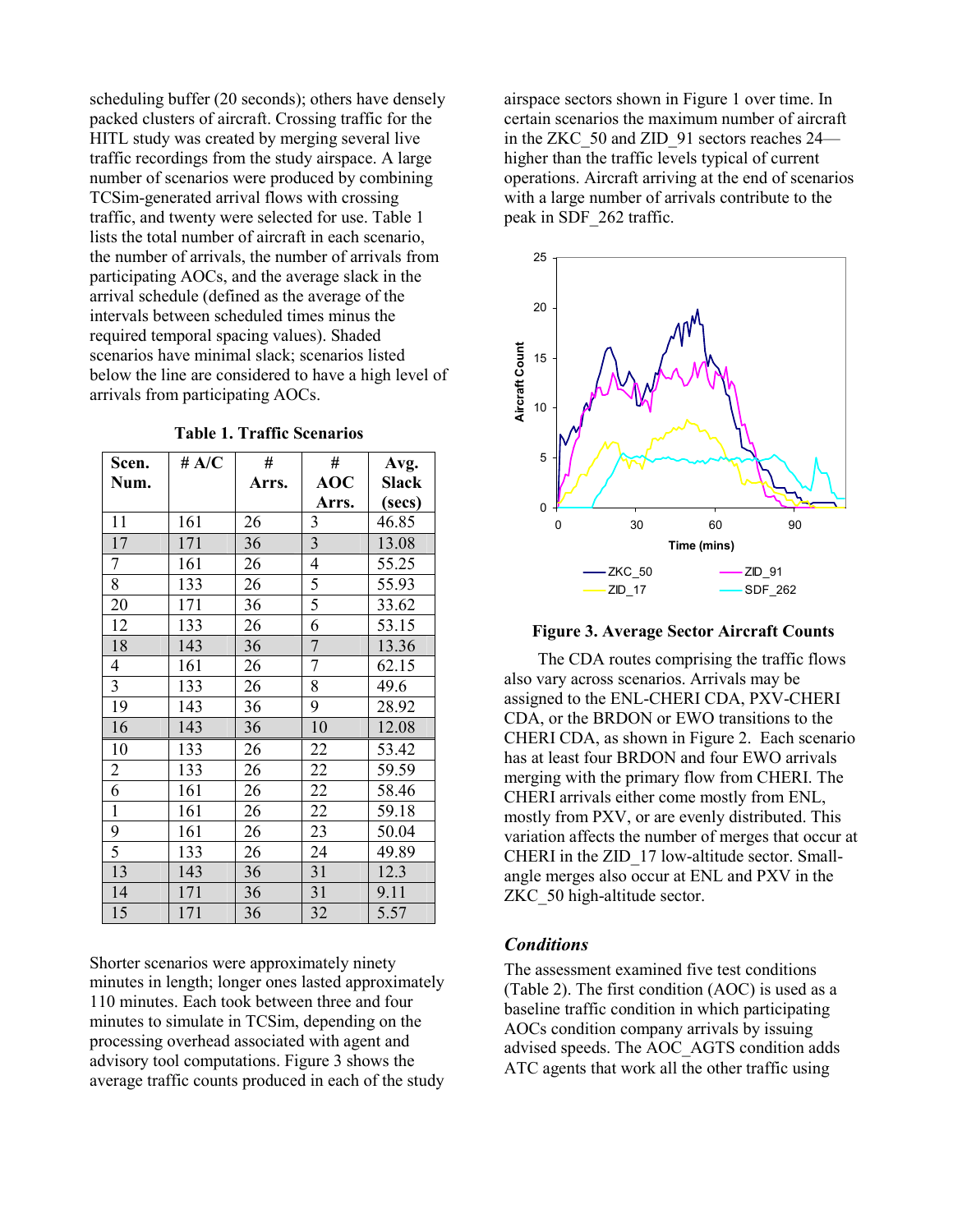current-day control methods. The AOC\_AGTS\_ TOOLS condition adds a runway schedule that is shared with the AOCs and the capability to issue speed advisories to non-AOC arrivals. The last two conditions (AOC\_AGTS\_ WINDS and AOC\_ AGTS TOOLS WINDS) are the same as the previous two, except that TCSim creates the schedule and generates requested speed advisories using forecast winds that are ten knots stronger and from a direction ten degrees different from the actual winds at each specified altitude.

| Condition                             | <b>Description</b>         |
|---------------------------------------|----------------------------|
| <b>AOC</b>                            | Participating AOCs         |
|                                       | condition company aircraft |
| AOC AGTS                              | AOC role, plus ATC         |
|                                       | agents controlling traffic |
|                                       | using 'current-day'        |
|                                       | methods                    |
| <b>AOC AGTS</b><br><b>TOOLS</b>       | AOC role, plus ATC         |
|                                       | agents using shared        |
|                                       | runway schedules and       |
|                                       | speed advisory tools       |
| <b>AOC AGTS</b><br><b>WINDS</b>       | AOC AGTS, with             |
|                                       | predicted winds different  |
|                                       | from actual winds          |
| <b>AOC AGTS</b><br><b>TOOLS WINDS</b> | AOC AGTS TOOLS,            |
|                                       | with different predicted   |
|                                       | winds                      |

### Table 2. Test Conditions

# ATC Agents

A computational air traffic controller agent representing a single radar ('R-side') controller is implemented for each of the test sectors. The air traffic controller agents are implemented in the Java programming language within TCSim. This enables each ATC agent to access information on the traffic display and issue clearances to aircraft. In TOOLS conditions, agents query the automation tools simulated in TCSim for information about sequence, schedule, and advised speeds.

The agent model is actually a collection of models that enable it to perform ATC functions. Individual models include:

• High-level executive model to control processing (includes timing information)

- Model of controller's 'picture' and the processes required to construct and maintain it
- Sector-specific knowledge model (including the agent's 'area of regard' and sector exit conditions)
- Model of control strategies to apply
- Models for implementing individual control methods
- Agenda formulation/task management model
- Models of coordination with other agents (including handoffs and communication of clearance information)
- Activity timing model (nominal time to complete each activity)
- Models of decision support tool usage (including times to execute activities using tools).

Figure 4 shows hierarchical process flow diagram for an ATC agent. At left are the three activities represented in the high-level executive model. These activities are performed cyclically. As has been hypothesized for human air traffic controllers, updating the picture constitutes the bulk of processing.

The picture contains everything an agent knows about the current traffic situation, including all its predictions about where individual aircraft are going, as well as predictions about where they should go if the agent should issue certain clearances. These predictions are referred to as planned trajectories ('Planned Trajs') in Figure 4. Planned trajectories enable the agent to determine whether an aircraft is in conflict with other aircraft and the urgencies associated with initiating and accepting handoffs and issuing descent, approach, and landing clearances. An ATC agent generates planned trajectories using heuristics of the sort a human controller might use to predict an aircraft's future trajectory. Most notably, an aircraft's current groundspeed is used for speed estimation. This means that planned trajectories for aircraft in descent have inherent inaccuracies.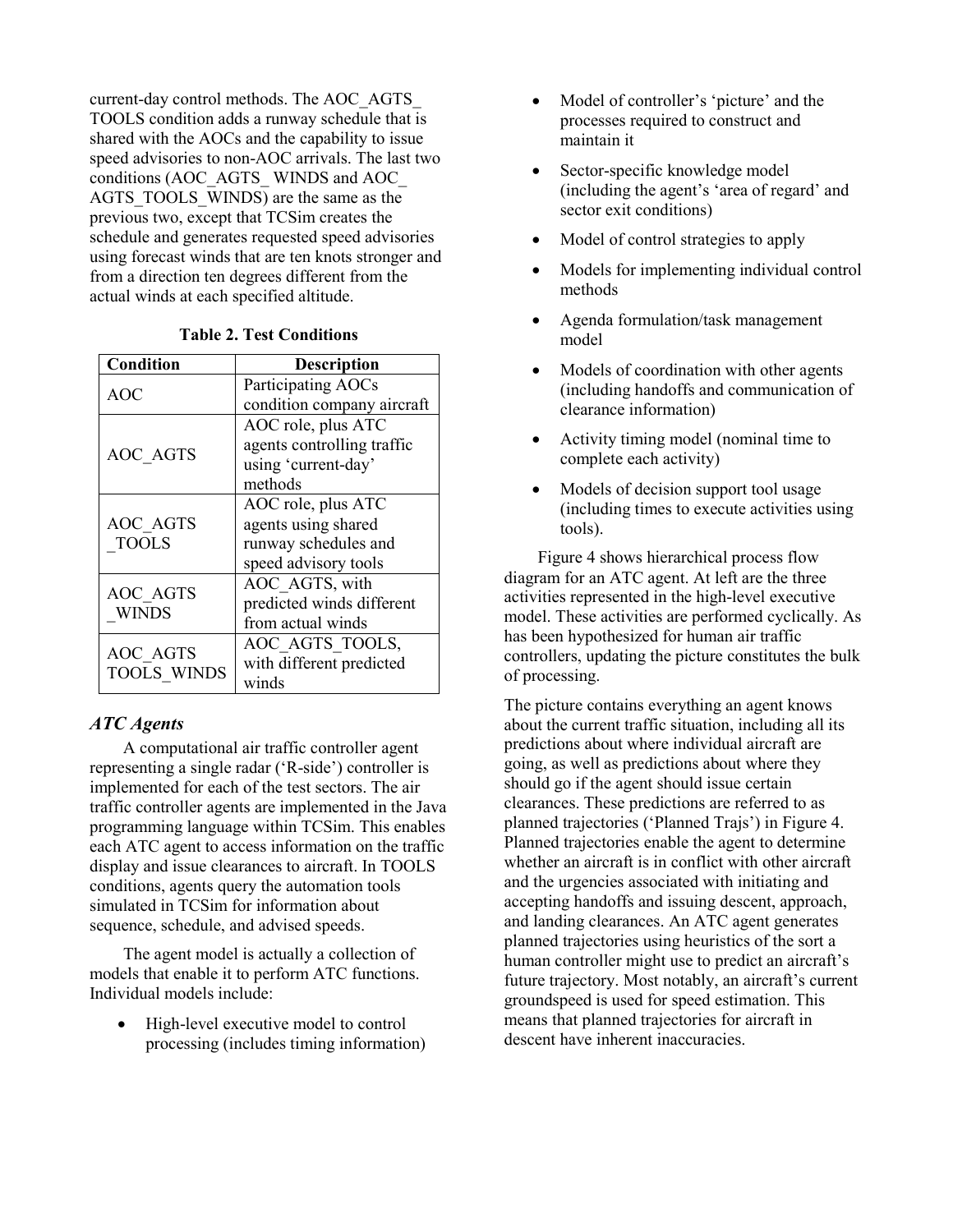

Figure 4. ATC Agent Hierarchical Process Flow Diagram

Aircraft in conflict form a 'cluster' which is used to represent information about the conflict. Implementing a control strategy to address the conflict results causes a control plan to be added to the cluster. The control plan represents a plan to issue a clearance an aircraft, specifying which aircraft to try to clear and the type of clearance to try to issue. An agent does not immediately issue a clearance; instead, the agent waits until it performs the 'formulate agenda' process to collect all the plans that represent activities that need to be performed for each aircraft. At this time it attempts to formulate a specific clearance that implements the control method specified in the control plan.

Table 3 lists an example control strategy. A particular control strategy specifies priorities for choosing which aircraft in a cluster to clear, along with the priorities for trying particular types of clearance. To implement a lateral control method, an agent first tries to issue a clearance direct to down-path waypoints by generating and testing planned trajectories until one is found that will not

conflict with the planned trajectories of other aircraft for the duration of the planned trajectory (three minutes into the next sector or ten minutes, whichever is less). Failing this, an agent performs the same process for possible heading vectors. Altitude control methods are either cruise altitude changes or, if the aircraft is climbing or descending, temporary altitude clearances. If it generates a planned trajectory that solves the conflict, the agent adds the action to issue the clearance to its current agenda.

Table 3. Example Control Strategy

| Conflict | Aircraft | <b>Control Methods</b>   |  |  |
|----------|----------|--------------------------|--|--|
| Arrival- | Trail    | Speed, Lateral, Vertical |  |  |
| Arrival  |          |                          |  |  |
| Arrival- | Other    | Vertical, Lateral, Speed |  |  |
| Other    |          |                          |  |  |
| Other-   | Either   | Vertical, Lateral, Speed |  |  |
| Other    |          |                          |  |  |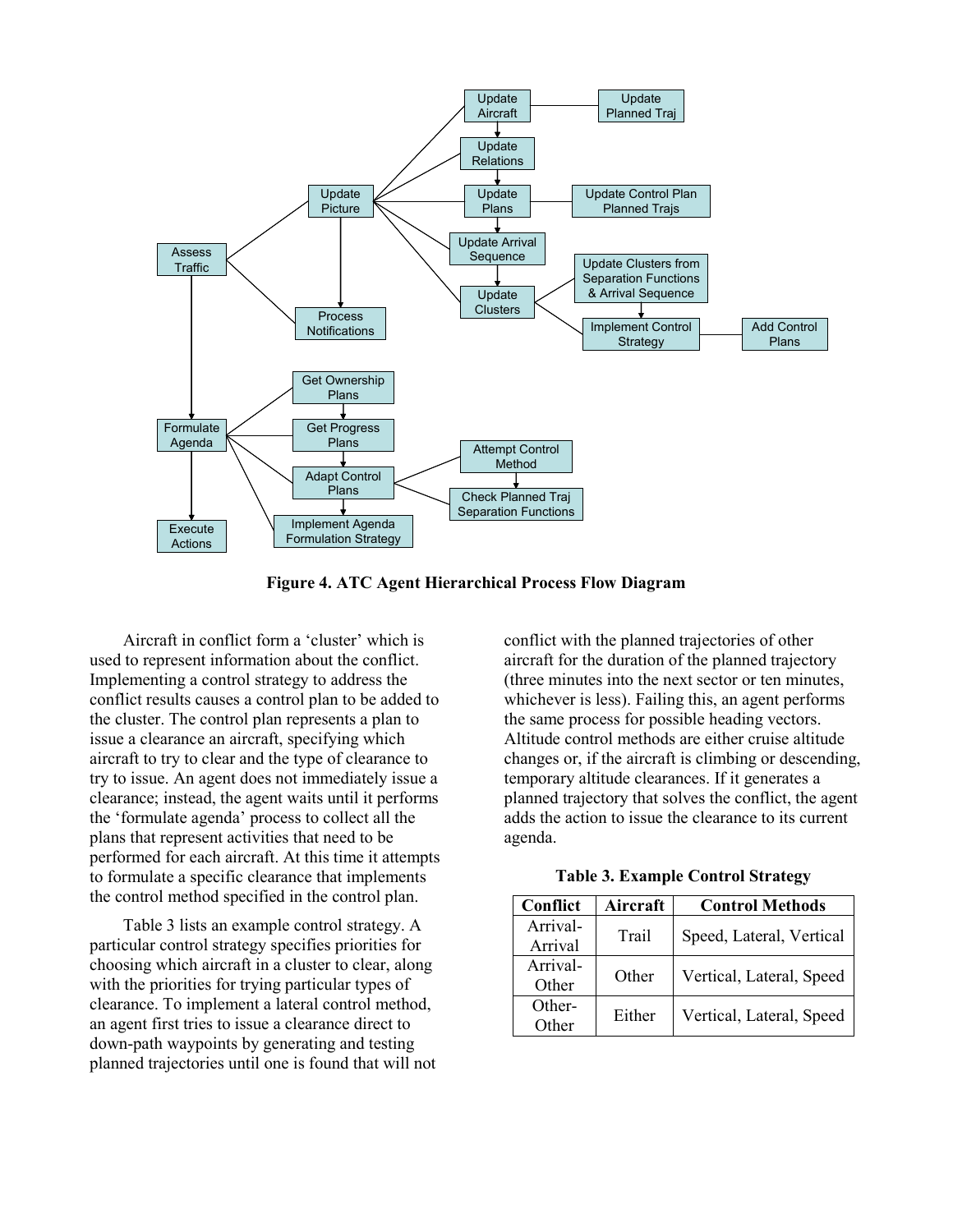In the current implementation, an agent repeatedly tries to apply the highest priority control method specified by its control strategy, until the predicted time to the conflict becomes three minutes or less. The agent then tries other methods specified in the control strategy in turn in an effort to find a workable clearance.

The last step in an agent's 'formulate agenda' process is to apply its agenda formulation strategies to prioritize all the activities that appear on its 'short list' for this cycle. An agenda formulation strategy that places a high priority on transferring control of aircraft, for example, could cause clearances for other aircraft to be left off the final agenda for the current cycle. Planned trajectories for clearances left off the final agenda must be regenerated and checked against other planned trajectories again on a later cycle before the agent can issue the clearance.

In the concept assessment, the ZKC\_50 and ZID\_91 agents used the control strategy shown in Table 3 in all conditions. The ZID 17 agent, however, used it only in the TOOLS conditions in order to exercise the capability to issue advised speeds to manage arrival-arrival conflicts. In conditions without tools, the ZID\_17 agent employed a different strategy that specified lateral clearances as the highest priority for addressing arrival-arrival conflicts. This enables the ZID\_17 agent to solve conflicts at the CHERI merge point using heading vectors as observed in current-day operations.

While the SDF 262 agent was operational and assumed control of aircraft, it did not work traffic as it might in a fully functional implementation. Some key capabilities—such as the capability to reassign aircraft to a parallel runway if merges are not working out—are as yet unimplemented. However, having the SDF 262 agent *not* work terminal-area merge problems affords an opportunity to examine how successfully upstream agents and participating AOCs can condition the arrival flow.

## AOC Functionality

The role of participating AOCs in conditioning arrival flows by assigning speed advisories to aircraft in cruise is automated in TCSim. Once per minute of simulation time, the AOC automation

checks aircraft within three hundred nautical miles of the runway for conformance with their scheduled arrival time. If possible it issues a new advised speed to those whose estimated and scheduled times of arrival differ by more than fifteen seconds. The three hundred mile range means AOC aircraft have typically performed any required speed changes before they enter the test airspace. For aircraft scheduled at their wake vortex separation with no extra buffer, the fifteen second tolerance means a slight speed adjustment may still be required at some point before landing.

#### Flight Crew Functions

In this study, flight crews are modeled to perform assigned maneuvers after a nominal delay. More advanced flight crew functionality, such as variable compliance timing or random nonconformance, is reserved for later investigations.

## Data Collection

Each scenario was simulated once under each condition for a total of one hundred trials. TCSim produced data on inter-arrival spacing, clearances the agents issued, and any separation violations that occurred. The next section describes the results of the agent-based concept assessment.

## Results

Data analysis focused on crossing traffic interference with CDA arrivals, and how effectively en route controllers can manage arrivals from nonparticipating airlines when participating AOCs have applied speed adjustments to company aircraft. As noted above, the analysis focuses on providing a sense of what is generally workable, recognizing that the ATC agents cannot flexibly respond to every possible context.

As a gauge of how well the ATC agents control traffic, Figure 5 shows the agents' effectiveness in maintaining separation between individual over-flights and departures (i.e., nonarrival aircraft). All conditions with agents show a significant reduction in the average number of observed violations from the AOC condition. (Error bars represent one standard deviation.) Neither the amount of slack in the schedule nor the level of AOC involvement appears to affect these results. A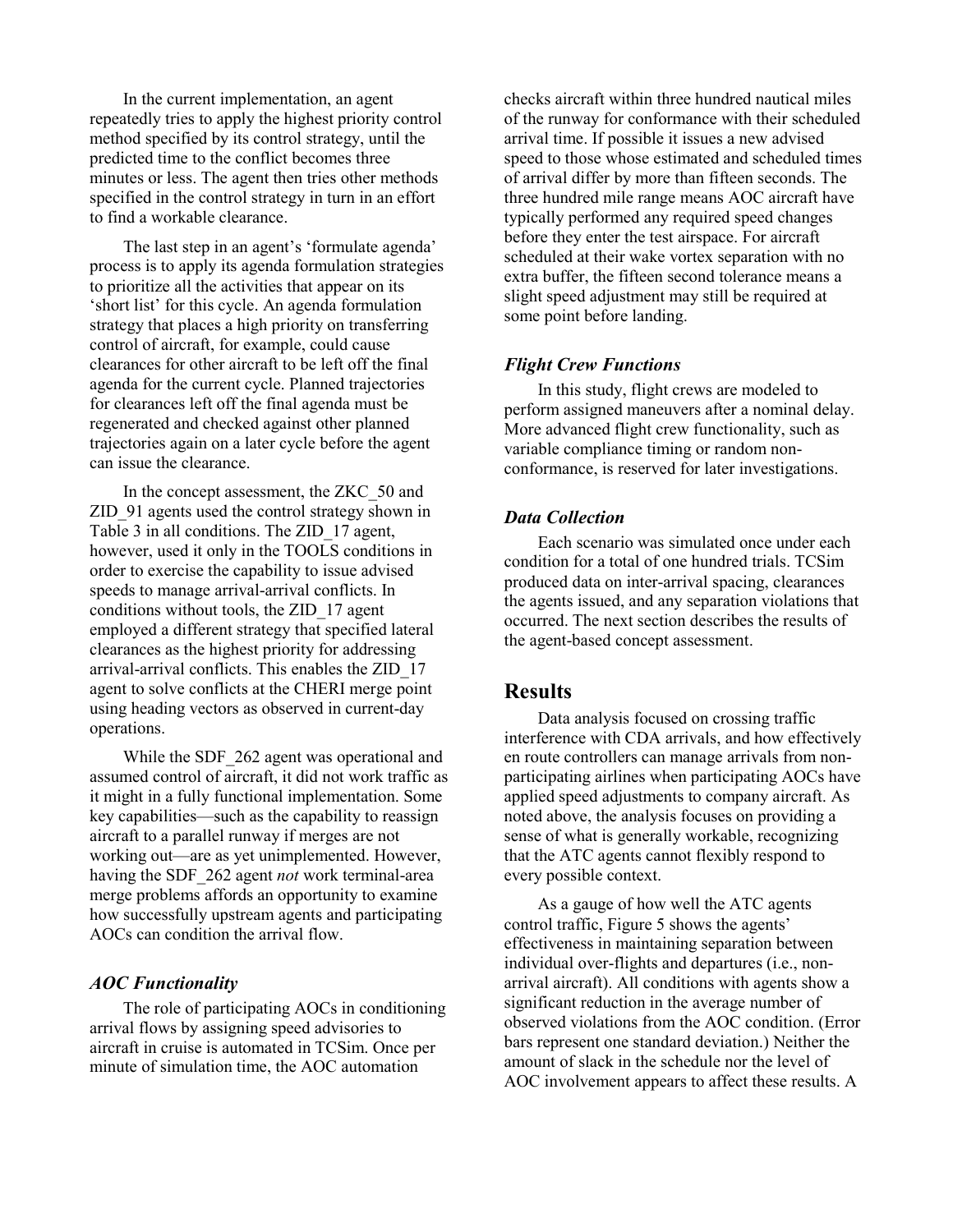

## Figure 5. Average Number of Separation Violations between Non-Arrival Aircraft per Scenario by En Route Sector for All Scenarios

preliminary analysis indicates that some violations were essentially 'handed to' the en route agents from the surrounding ghost sectors, because traffic in the ghost sectors is not controlled and the ATC agents accept all handoffs.

Against this backdrop, Figure 6 reflects the effectiveness of the agents in preventing interference between arrivals and crossing traffic. It shows the *total* number of loss of separation events that occurred between an arrival aircraft and a departure or over-flight in the ZKC\_50, ZID\_91, and ZID\_17 sectors under all conditions. Agents successfully prevented conflicts between arrivals and other aircraft by moving crossing traffic out of the way of the arrival flows, as specified by their control strategies (Table 3). Although the control strategies specified that altitude clearances were preferred for this purpose, lateral clearances were issued in significantly greater numbers. This suggests that flight levels in the test scenarios were densely populated.

The data suggest that, in conditions without tools, agents perform somewhat better in scenarios with a high level of AOC involvement *(i.e.*) scenarios above the line in Table 1). For example, nine out of the ten violations for the ZID\_91 agent in the AOC\_AGTS and AOC\_ AGTS\_WINDS



### Figure 6. Total Number of Separation Violations for All Scenarios between Arrivals and Other Aircraft by En Route Sector

conditions shown in Figure 6 occurred in scenarios with low numbers of AOC-conditioned arrivals. Problems in other sectors were evenly divided between high and low levels of AOC involvement. Any trend toward worse performance in scenarios with low numbers of AOC aircraft is most likely an artifact of agent performance degradation when managing large numbers of aircraft.

As the arrival flows compress, more opportunities for violations between arrivals occur. The highest potential is in the SDF\_262 sector. However, this is also where the terminal-area merges are most likely to create problems. Because the SDF\_262 agent lacked key capabilities for managing merges, it is somewhat misleading to examine all arrival-arrival interactions. Figure 7 therefore presents totals for terminal-area arrivalarrival interactions that involved only CHERI arrivals. No obvious effects of AOC involvement or schedule slack are apparent in the data. (Because effects due to the differences between forecast and actual winds were negligible for all the data examined, these and subsequent results focus on the AOC, AOC\_AGTS, and AOC\_AGTS\_TOOLS conditions.)

The results shown in Figure 7 are interesting because the total number of violations in the AOC\_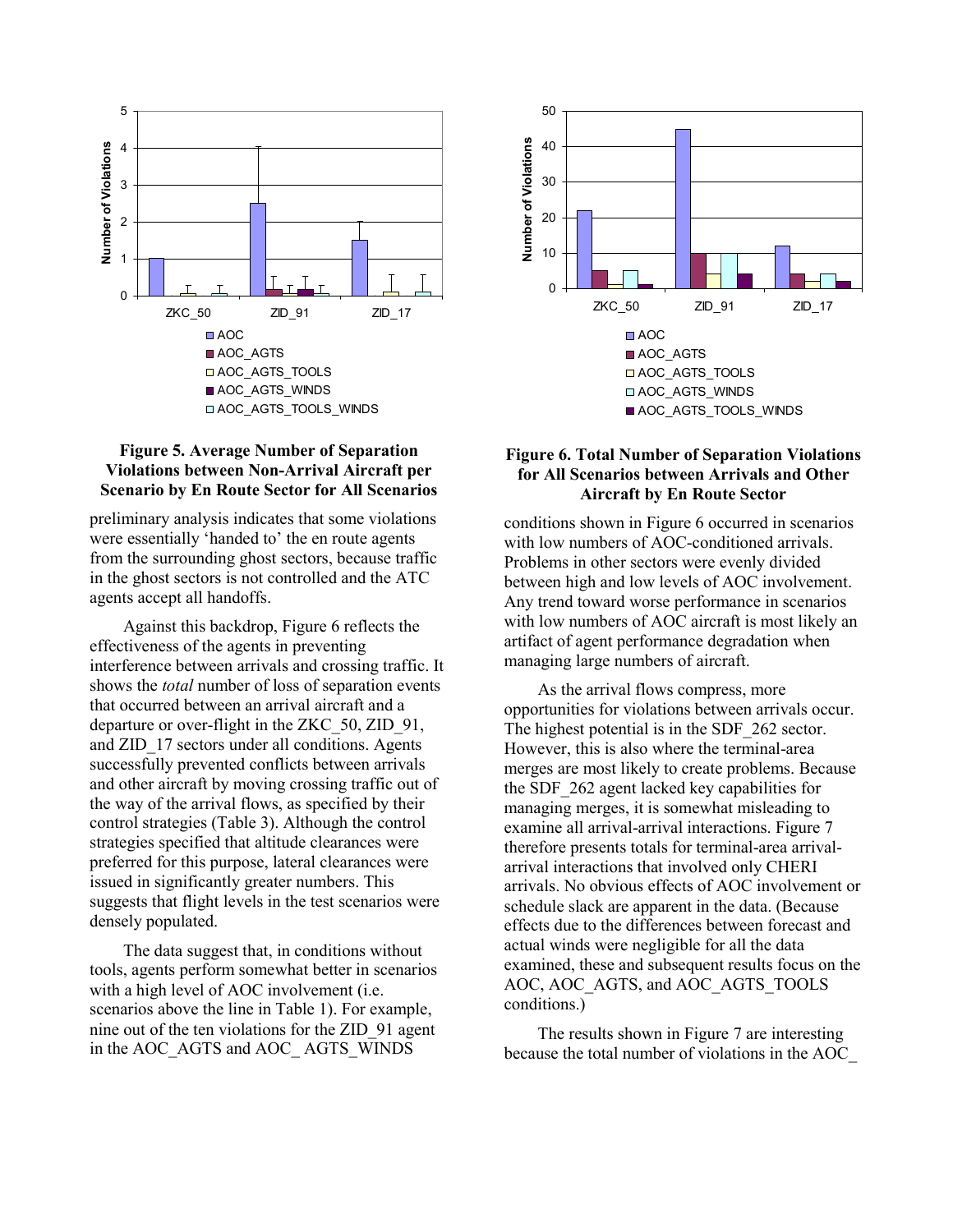

### Figure 7. Total Number of Terminal-Area Separation Violations (CHERI Arrivals Only)

AGTS condition exceeds the number in the AOC condition. This indicates that shared schedule information, and the capability to control to scheduled arrival times using speed advisories, is important for enabling uninterrupted CDA arrivals. Without these tools, upstream agents are left to use speeds (per their control strategies) for relative spacing adjustments, which may not jibe with AOC adjustments—let alone aircraft that, unbeknownst to them, will later be merging with the flow.

More evidence about the importance of shared schedule information is provided by data on spacing accuracy of the arrivals at the runway threshold. Figure 8 depicts spacing accuracy histograms, plotted as lines, for the case when low numbers of arrivals are conditioned by participating AOCs. Again recognizing that the results largely reflect how well the flows are conditioned for merging and spacing by the upstream agents, Figure 8 shows the schedule information and speed advisory tools are essential. With tools the agents produce relatively well-spaced arrivals; without them the agents fail to improve the accuracy achieved in the AOC condition. Even in the TOOLS conditions, aircraft not conditioned by AOC arriving from BRDON and EWO can cause problems because speed control authority is diminished in the terminal area. (The histogram in Figure 8 is limited to between -40 and 40 seconds of spacing error. Schedule slack skews the results toward excess spacing.)

Figure 9 depicts spacing accuracy for the case when a large number of arrivals are conditioned by participating AOCs. In the absence of tools, the agents essentially undo what the AOCs have done, because they lack a shared understanding of the

sequence and schedule. With tools, however, the agents are able to fit non-AOC arrivals into the flow, yielding a slight improvement in spacing accuracy over the AOC condition. (The histogram in Figure 9 is also limited, giving an impression of symmetry when in fact it is also skewed toward excess spacing.)



Figure 8. Spacing Accuracy Histogram for Scenarios with Low AOC Involvement



Figure 9. Spacing Accuracy Histogram for Scenarios with High AOC Involvement